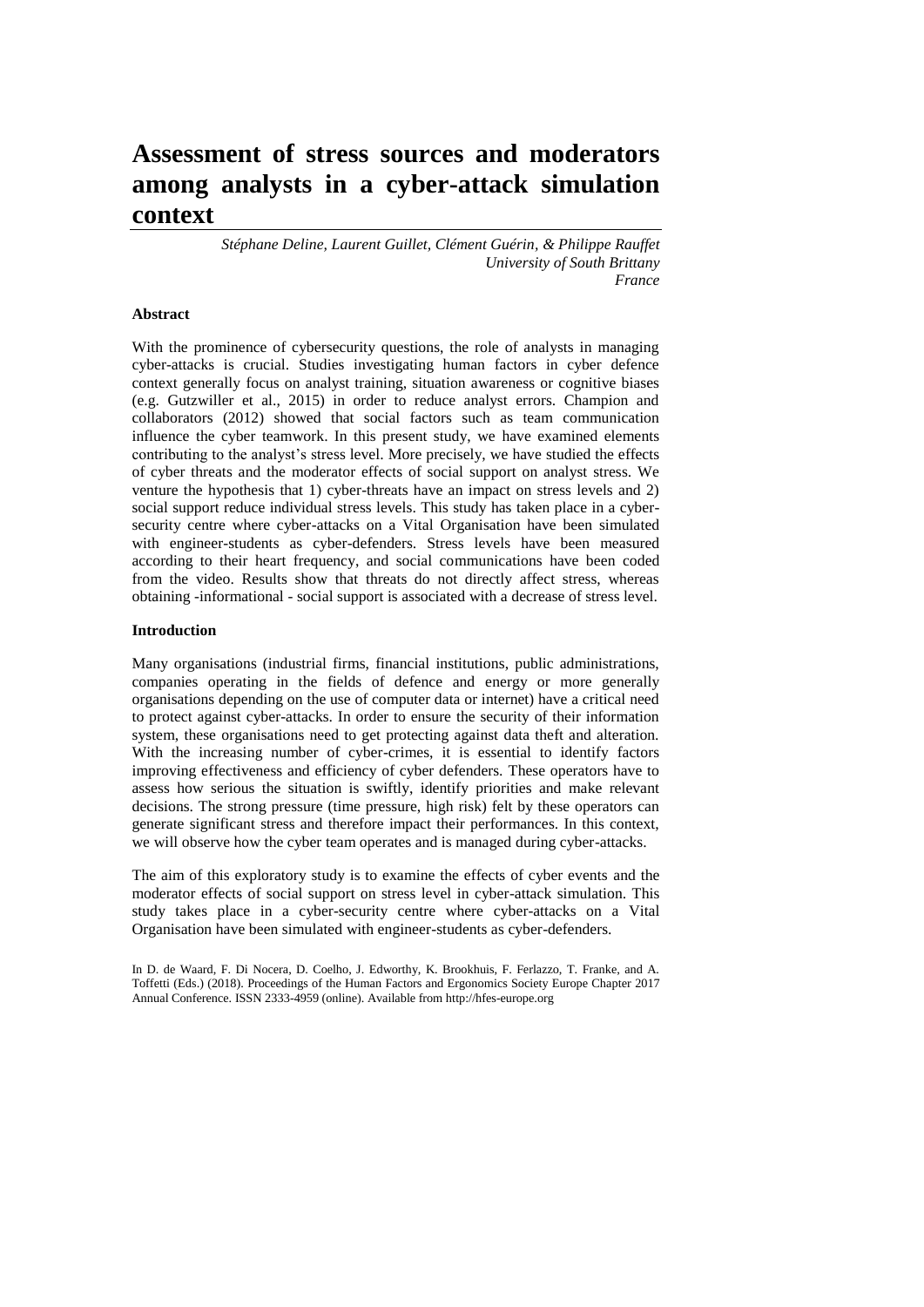## **Theoretical framework**

In the literature, Champion, Rajivan, Cooke, & Jariwala (2012) suggest that a cybersecurity analyst team can be characterized as a group of individuals working independently with few communication or collaborative efforts among team members. They identified three major factors impacting teamwork: overall organisation of the team, team communication and information overload. Some authors (Gutzwiller, Fugate, Sawyer, & Hancock, 2015; Champion & al., 2012) focused on situation awareness in cyber defence context but not on stress processes.

With regard to stress, several models exist. This study uses the Lazarus (1984, 1999) transactional model of stress. Stress occurs when person/environment transactions lead the individual to perceive a discrepancy between the situational demands and her/his resources or abilities to cope with those demands. The nature and type of coping generated by a person will be determined by the coping resources in the personal environment. The model identifies four types of coping resources: individual resources, social support, beliefs, and problem solving skills. Granåsen & Anderson (2015) explore the within-team communication in a cyber-attack situation to understand and get knowledge on team effectiveness in cyber defence exercises without taking social support into account. Our study aims to assess the relationship of social support on stress level. The social support will be measured through the communications. We focus on social support which is considered as a major moderator. Indeed, Kaufmann & Beehr (1986) suggest that positive communications might buffer individual occupational stress, while negative communications might have a reverse buffering effect.

According to House (1981), social support is defined as a positive resource that a person can use to cope with stressful situation. House (1981) distinguished four types of social support:

- Emotional support consists in expressing to a person the positive affect that one feels towards her (friendship, love, comfort, sympathy), and generating feelings of reassurance, protection or comfort.
- Appreciation support is about reassuring a person in terms of skills and values. This encouragement will allow her to strengthen her self-confidence in times of doubt when she is concerned that the demands of a situation will exceed her resources and capacities (overwork, role conflict, burnout ...).
- Informative support involves advice, suggestions, knowledge about a problem, proposals for solving a new problem, for example.
- Instrumental support involves effective assistance such as lending or giving of money or tangible goods or providing services in difficult times. It also characterizes assistance in the form of donating time or work.

Frese (1999) shows that social support buffers the effect of stressors on health. Buffer effects in the relationships between stressors and psychological or psychosomatic dysfunctioning are higher when social support is high and lower when social support is low. Malviya, Fink, Sego, & Endicott-Popovsky (2011) aim to determine whether situational awareness of team members participating in a cyber-competition could predict the overall team's score. Various data were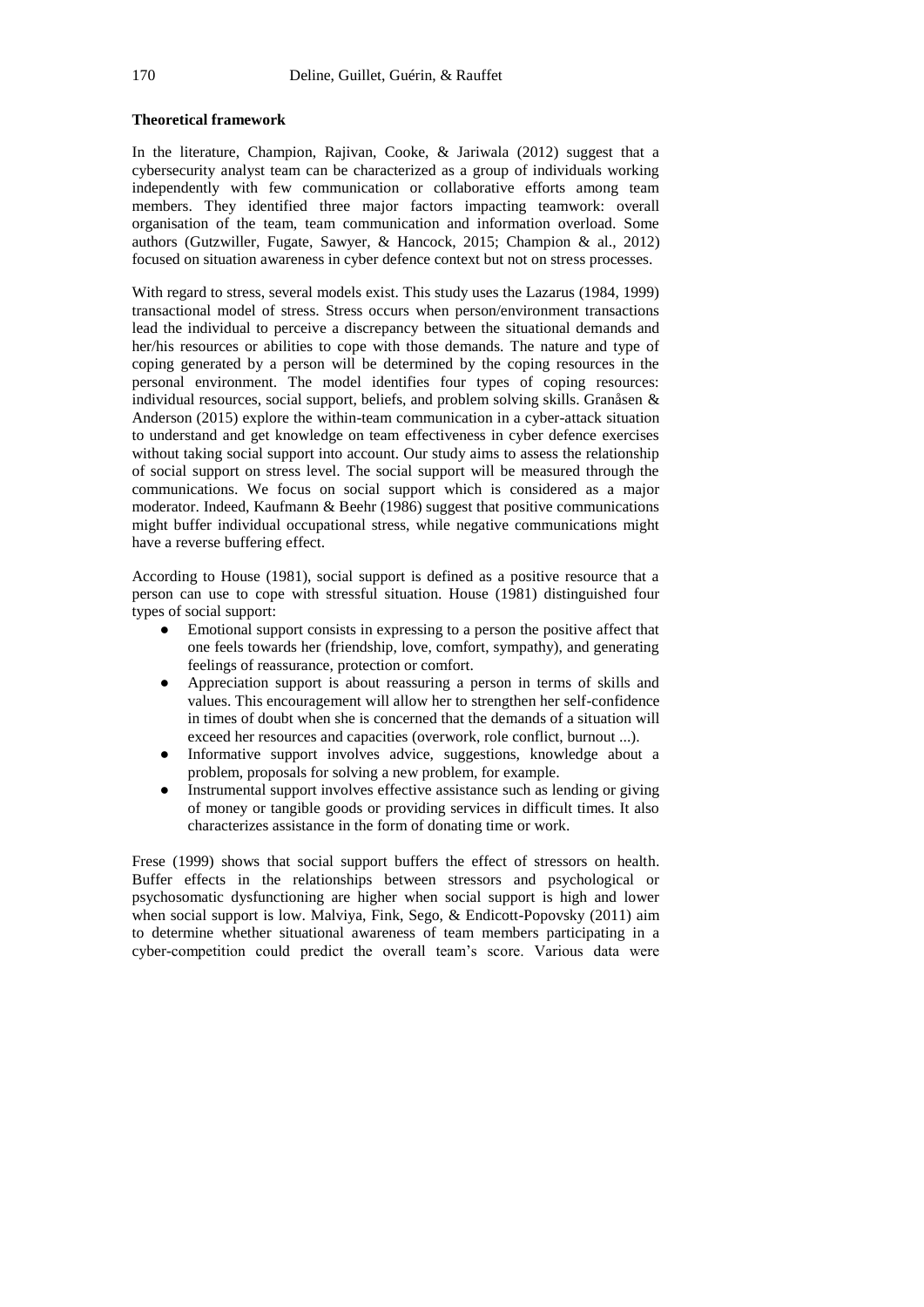collected (e-mail, machine logs, video and audio sources), and they suggest supplementary data sources such as physiological stress measurements should be introduced in order to complete their research. The stress can be measured with heart frequency in dynamic situation (e.g. in driving, Healey & Picard, 2005). To our knowledge, no studies have been conducted on the assessment of stress in cyber defence situations, and none involves the study of heart frequency.

The objective of this research is to explore the effects of cyber events and the moderator effects of social support on analyst stress. We venture the hypothesis that (H1) cyber-threat have an impact on stress levels, and that (H2) social support reduces individual stress levels. We have designed a methodology to record all communications during a simulated cyber defence exercise, focusing on social support communications. The different situations of cyber-threats are then studied with regard to the potential stress generated. This stress is measured through heart rate and matched with social support.

#### **Method**

#### *The cyber context*

The study was carried out in the Cyber Security Centre (CSC) of a Higher National Engineering School in France. Cyber-attacks on a VO (Vital Organisation, e.g. an energy company) information system can be simulated. In order to be more realistic, a scenario of a hospital attack is worked out: following a series of triggering events (planned by the author's scenario), the repercussions of these events on the hospital and its environment were simulated (e.g., social conflicts) associated with a series of cyberattacks (e.g. DDOS, Defacement). These attacks could occur at any time during the day. The operators had no information on the development of the scenario and they had to resolve the situation using their defence skills. Several cells were constituted for the exercise management. The Cyber cell, called the Blue Team, constitutes the SOC (Security Operational Centre) in charge of the organisational security. There is a Management Team making choices and confirming the decisions, the Red Team launching the cyber-attacks, an Animation Team regulating depending on the sequence of events and a White Cell for interacting with the media and providing potential reinforcement.

#### *Participants*

The sample is composed of 29 graduate students from the engineering school of the University of Southern Brittany in France. They are aged from 21 years to 32 years (mean age  $= 23.93$  years, standard deviation  $= 2.62$ ). The sample is composed of 1 female student and 28 male students. The participants' anonymity is guaranteed and a request for consent was signed by the participants fifteen days before the experiments.

#### *Data collection*

Observations and measurements of activity were made during an exercise of cyber defence simulation training. The Cyber Crisis Exercise took place over five days in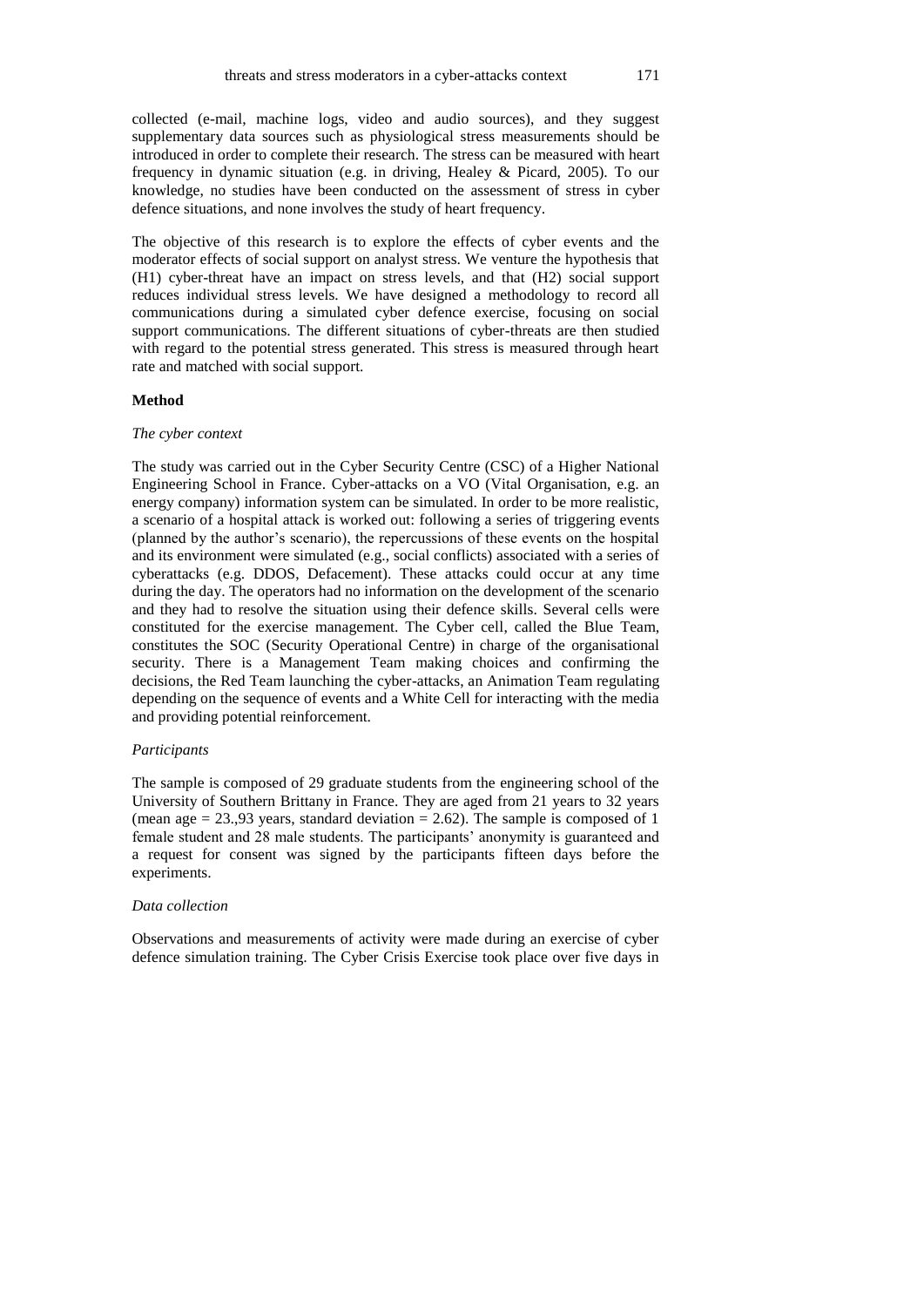February 2017. Spread out in four teams, each team was placed alternately in the Cyber Security Centre in a cyber-crisis situation. In this study, the team focussed on is the Blue Team. It consisted in 6 operators and a Real-Time Coordinator (CTR) responsible for coordinating crisis management operations. They had to deal with threats and attacks that could damage the system of the simulated VO. A measurement of the heart rate (HR) of the team members was performed using a BioHarness3 ™ heart rate monitor, three days before the exercise for HR baseline calibration, and continuously, throughout each exercise day for physiological stress measure. Two cameras recorded participants continuously during the cyber-crisis exercise. Communication were recorded using microphones and dictaphones all along. All events, communication and activities (e.g. movements) were coded according to a coding scheme. The coding scheme was designed to identify cyber events and social support verbalisation.

The coding procedure was focused on taking the oral communications of the Blue Team into account. The coding scheme on social support was carried out in four steps: 1) Identification Sender (CTR or operator); 2) Purpose of social support (contribution, expectation or proposal); 3) Identification of the recipient (CTR or operator); 4) Qualification of the type of support (instrumental, informational, emotional, appreciation). For example, in the case of a social support contribution (SSC) from the CTR, SSC could take one of the four types of support cited above.

Proposition, expectation and contribution social support behaviours had been coded but for the illustration, the focus was on contribution. An example of each kind of contribution is presented in Table 1.

| <b>CONTEXT</b><br><b>DESCRIPTION</b><br>Op1 uses a tool that he                                                                                                       | COMMUNICATION ( $Op =$<br>Operator / $CTR = Coordinator$<br>in real-time)<br>Op1 "What should I do in the                        | <b>SOCIAL SUPPORT</b><br><b>CONTRIBUTION</b><br><b>TYPES</b><br>Instrumental |
|-----------------------------------------------------------------------------------------------------------------------------------------------------------------------|----------------------------------------------------------------------------------------------------------------------------------|------------------------------------------------------------------------------|
| doesn't know very well and<br>asks Op2 what he should<br>do.                                                                                                          | software Op2 "you click<br>here (showing directly with<br>the mouse of the Op1's PC)".                                           |                                                                              |
| Op1 doesn't know how to<br>do an analysis task. Op2<br>responds.                                                                                                      | Op2 "For the UFW you do<br>a 'Ptinstall', you look for<br>the configurations Apt in<br>each machine.                             | Informational                                                                |
| The CTR has made a<br>request for reinforcement.<br>The reinforcement arrives.<br>Here is the reaction of the<br>CTR when he understands<br>who the reinforcement is. | CTR "Oh that's a great gift"<br>[to have this person]                                                                            | Emotional                                                                    |
| CTR follows an Op task<br>and encourages him in his<br>task.                                                                                                          | CTR "how is it going?" Op1 "I<br>have made back-ups on my PC,<br>in case the machine gets<br>attacked." CTR "It's good<br>okay". | Appreciation                                                                 |

*Table 1. Illustration of types of social support contribution (SSC) during the cyber exercise.*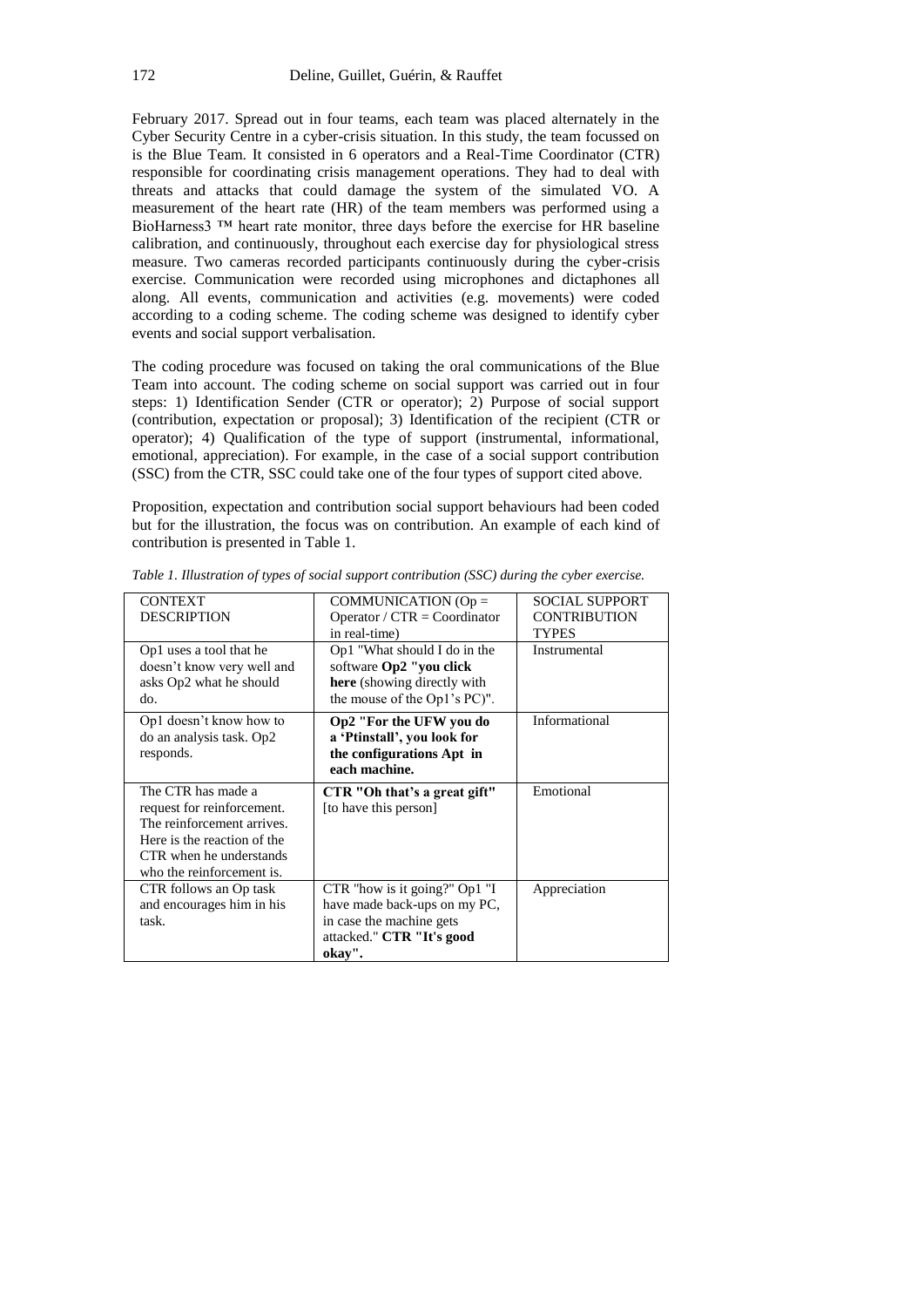#### *Heart rate analysis and Controlled variables*

In the analysis of heart rate (HR) variations, we decided to ignore a behaviour interval of 20s around the behaviour in order to exclude from the data, HR variation caused by the communications induced by the behaviour. When a studied behaviour occurred, we compared mean HR during 20s before (Interval 1) and 20s after the SSC behaviour interval (Interval 2) (see Figure 1).



*Figure 1. Heart rate comparison method.*

Physical activity (standing or sitting position) was controlled around interval 1 & 2 to limit ecological context bias. The HR is known to be sensitive and slowly decreasing, so we controlled the activity of the individual in order to limit activity influence on HR. If the operator was not seated during a fixed interval (40 seconds before and after a studied behaviour), the behaviour was excluded from the analysis.

## **Results**

The result section presents the effects of threatening cyber events on individuals and the effects of social support on individuals HR.

#### *Threatening cyber events*

In this part, the communications on threatening cyber events that contribute to collective representation among the cyber team is analysed. These events are: detection of threats, detection of attacks, or more generally additional information contributions on such events. It was found that 66 occurrences of these threatening cyber events were coded. After activity control (standing versus sitting position), only 30 occurrences of threatening cyber events were taken into account. The boxplot depicted in Figure 2 shows the variation of HR during these occurrences.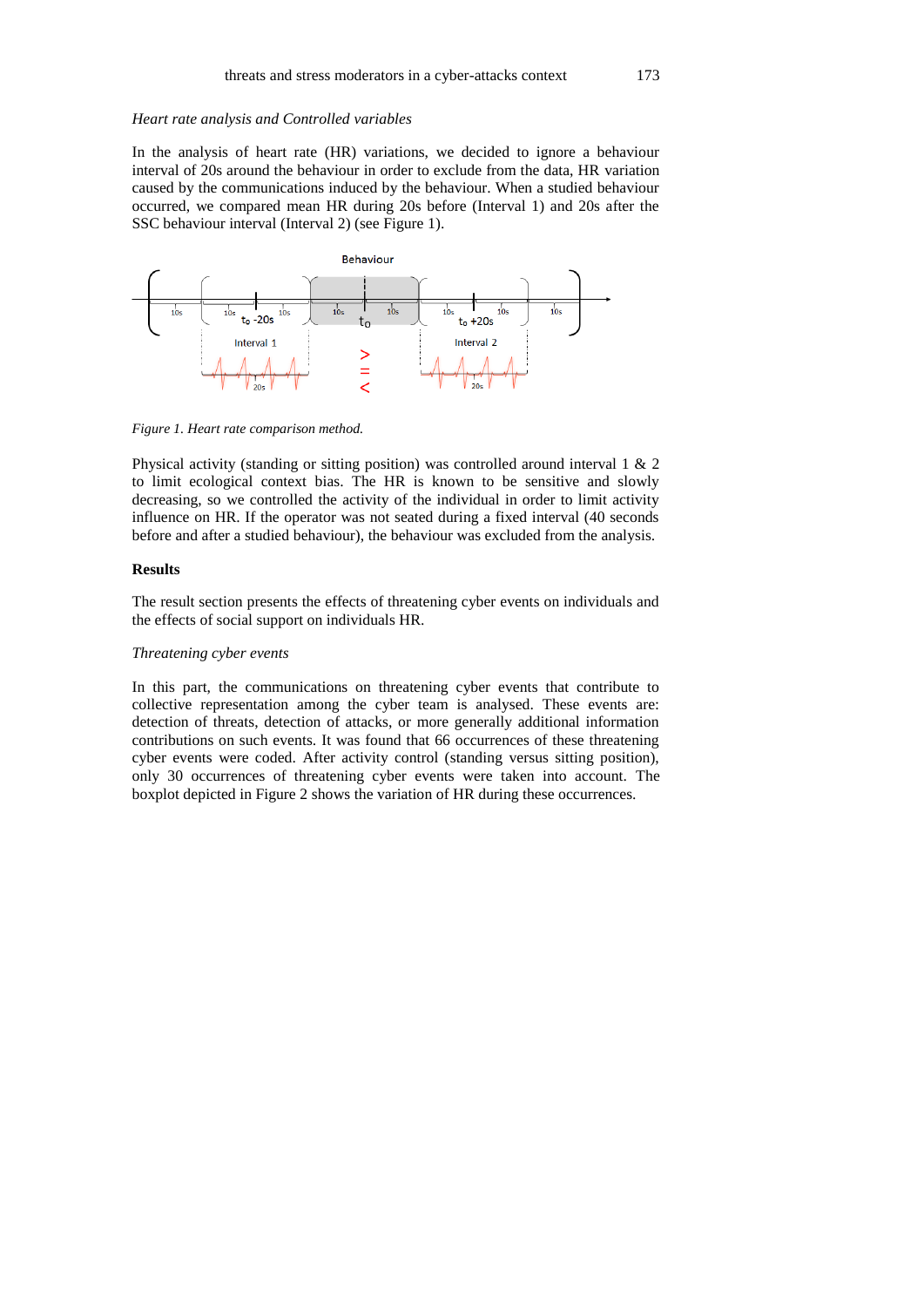

*Figure 2. Variation of heart rate with threatening cyber events. Q1 = Quartile 1, Q2 = Median, Q3 = Quartile 3, × = Mean.*

When comparing before and after the onset of threatening cyber events, no effect was found on HR (Mean  $= +2.34$  %; NS with a Wilcoxon paired test, n = 30). To illustrate, Figure 2 presents each individual HR pattern variation between interval 1 & 2 (see), depending on the criticality level of the cyber-attack (level 1: low hazard & low recovery, level 2: medium hazard & medium recovery, level 3: high hazard & high recovery; from a cyber-subject matter expert) in the simulation context.



*Figure 3. Heart rate variations depending on the criticality level of cyber-attacks (level 1 to level 3; n = 6).*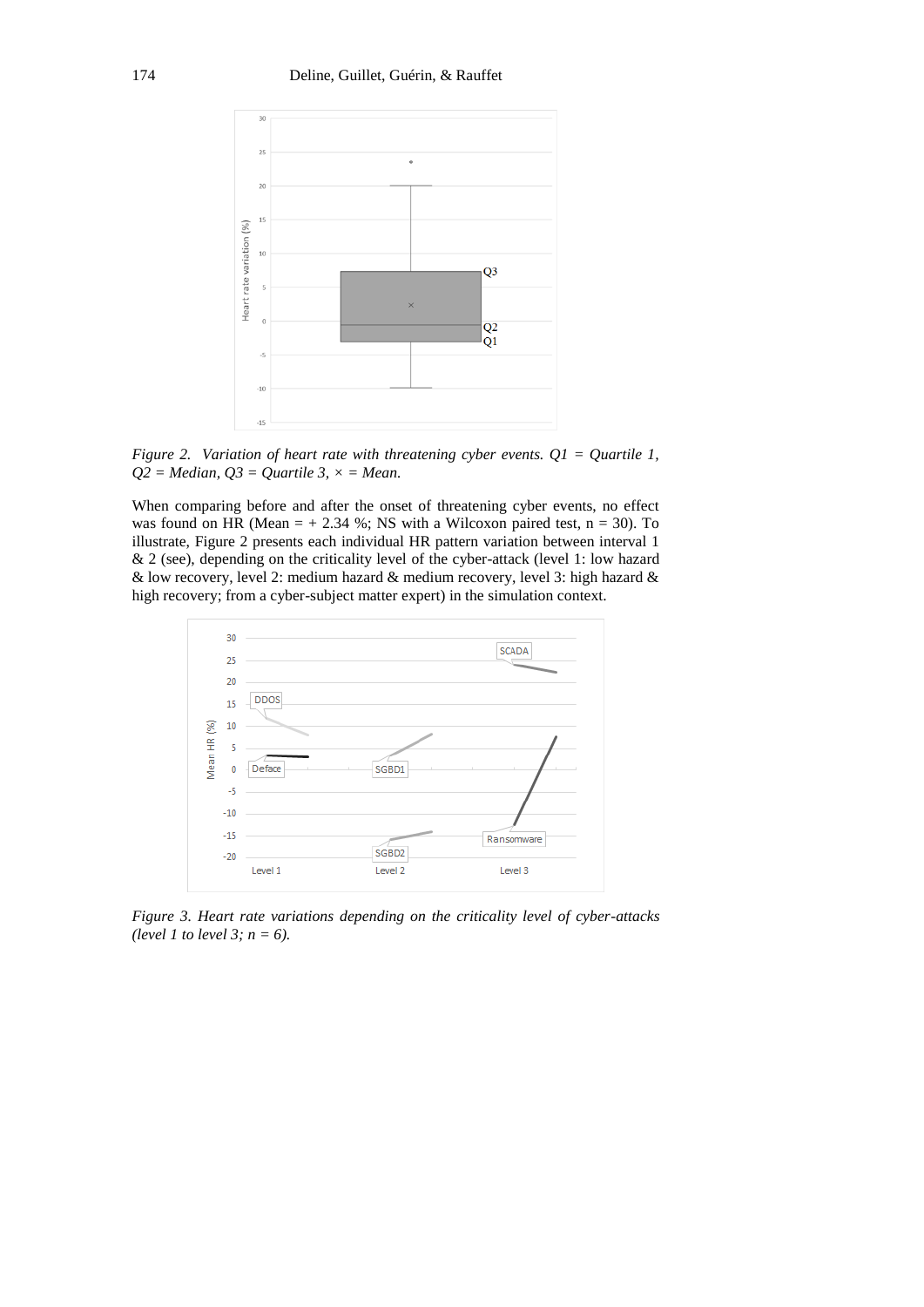The different individual patterns observed (Figure 3) suggested that attack criticality influences the individual reaction. When the attack criticality level was low (level 1), the 2 individual patterns did not indicate an increase of HR. However, when the attack criticality was higher (Level 2 or 3), pattern show an increase of HR except for the SCADA attack. An explanation of the decrease of HR for SCADA attack is that the individual already had a high HR before the attack, and so an increase of HR was less likely.

#### *Social support*

In this part, the social support behaviours were investigated. In total, 320 occurrences of social support behaviours were coded from communication. The most prevalent social support behaviours coded were contributions  $(n = 211)$  then expectations ( $n = 89$ ) and finally social support propositions ( $n = 20$ ). Among the social support contributions (SSC), the most frequent SSC was informational social support contribution ( $n = 144$ ), then instrumental ( $n = 32$ ), appreciation ( $n = 20$ ) and finally emotional ( $n = 15$ ).

In the following, we focused on the SSC, and analysed the variation of HR with its occurrences. In accordance with our second hypothesis, the analysis indicated a decrease of HR following a SSC (Mean = -3.410 %; W = 4.367;  $p < 0.001$ , with a Wilcoxon paired test,  $n = 117$ ) compared to before the SSC.

In the boxplot depicted in Figure 4, the HR variation depending on SSC types are presented.



*Figure 4. HR variations depending on types of social support contribution; Q1 = Quartile 1,*   $Q2 = Median$ ,  $Q3 = Quartile 3$ ,  $\times = Mean$ .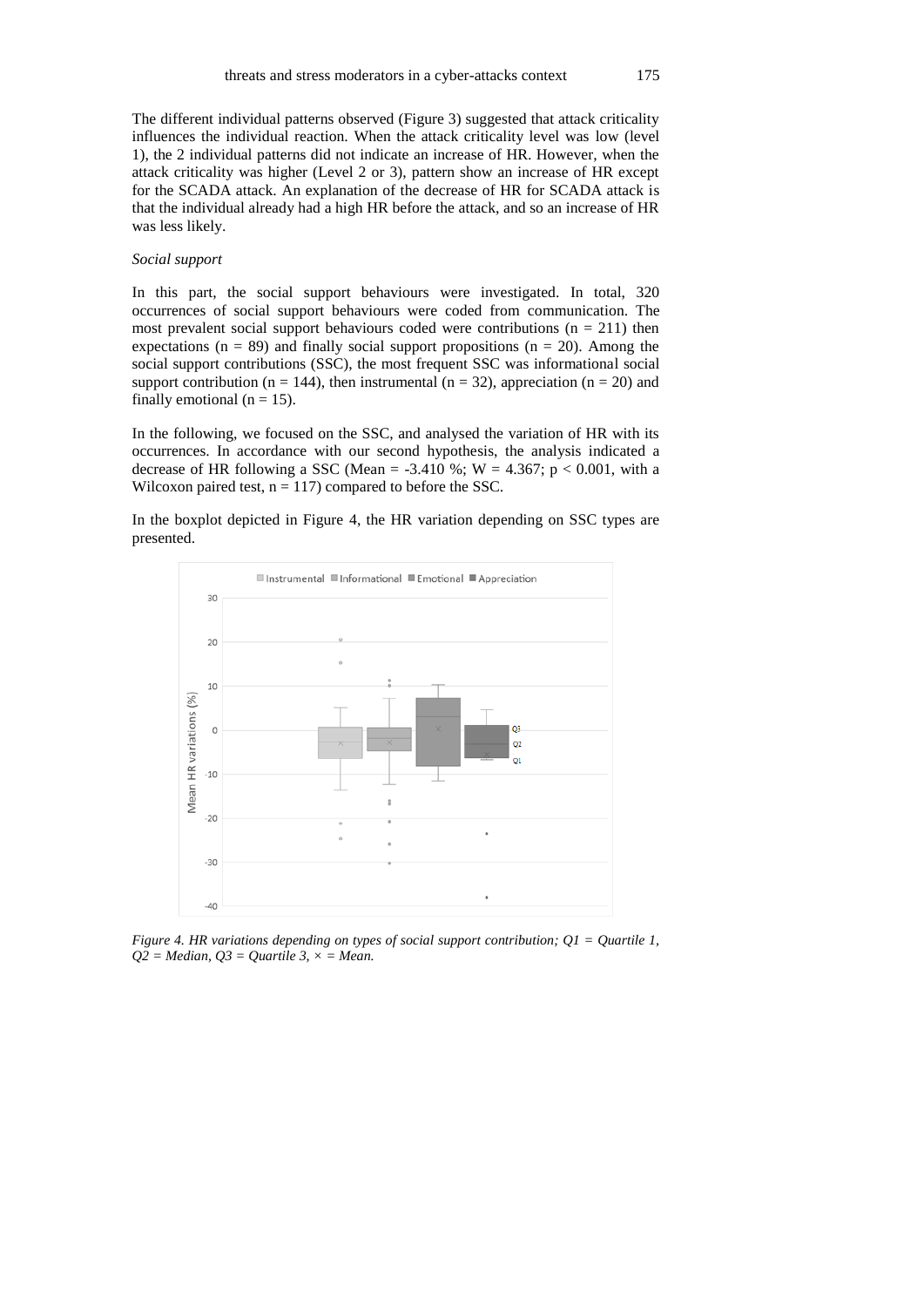We differentiated SSC depending on the central tendency and the homogeneity of HR variations after these SSC. All SSC -except emotional- were associated with a HR median variation from -1 to -5% and an interquartile interval from 1 to -6 %. These distributions indicated that HR was stable or decreased for 75 % of SSC occurrences. The analysis of HR following a SSC showed a significant difference for informational SSC (mean = -2.886 %; t = 3.634,  $p < 0.003$ , n = 78) but not for instrumental SSC (Mean =  $-3.146$  %; NS; n = 19), emotional SSC (Mean = 0.250 %; NS;  $n = 5$ ) and appreciation SSC (Mean = -5.583 %; W = 2.166;  $p < 0.07$ ;  $n = 15$ ). These results are in accordance with our hypothesis of an effect of SSC on HR, depending on the type of SSC.

## **Discussion**

The current study was conducted to investigate stressors (cyber-threats or cyberattacks) and stress moderators in cyber context.

### *Cyber stressors*

Our hypothesis that threatening cyber events increase stress among cyber operators is not verified. As Figure 3 suggests, the increase tendency of stress with cyberattacks seems to be influenced by individual features and potential level of criticality of cyber events. First, as the Lazarus stress model (1984, 1999) proposes, it can depend on the individual personality which can be identified with appropriate questionnaires. Operators can be differently affected depending on their anxiety or current stress level. On one hand, if they are not anxious or engaged in their task, their stress level will be more stable. On the other hand, if they are already stressed, an increase of stress level is less likely. Such questionnaires have been administered and constitute the next phase of our research. Secondly, the specificity of the context which is ecological but not a real one, could affect their stress level. The fact that the exercise is a simulation can reduce impact of attacks compared to real live attacks, even if the exercise was also an evaluation of individual cyber defence abilities. Thirdly, the operators are trained to defend information systems from attacks, and with expertise, they have to manage stress during cyber events. So probably, threatening events are not the most important stressor, other factors, as validating countermeasure or making management decisions (e.g. to disconnect website) could be more stressful and constitute an interesting perspective for study.

#### *Heart rate variation with social support contribution*

In a general manner, social support contribution is associated with a decrease of HR. It provides an additional argument to the Lazarus model of stress (1984, 1999) that SSC is a relevant moderator of stress. It is also in accordance with the hypothesis of positive or negative communication buffering effect (Kaufmann & Beehr, 1986) suggesting that positive communication might buffer individual occupational stress. However, social support's contribution has different effects on stress depending on social support contribution types. Informational social support contribution reduces stress whereas the other types do not. More surprising is that instrumental social support contribution does not influence heart rate despite its tangible feature. One explanation is that a relevant tangible social support contribution can be very useful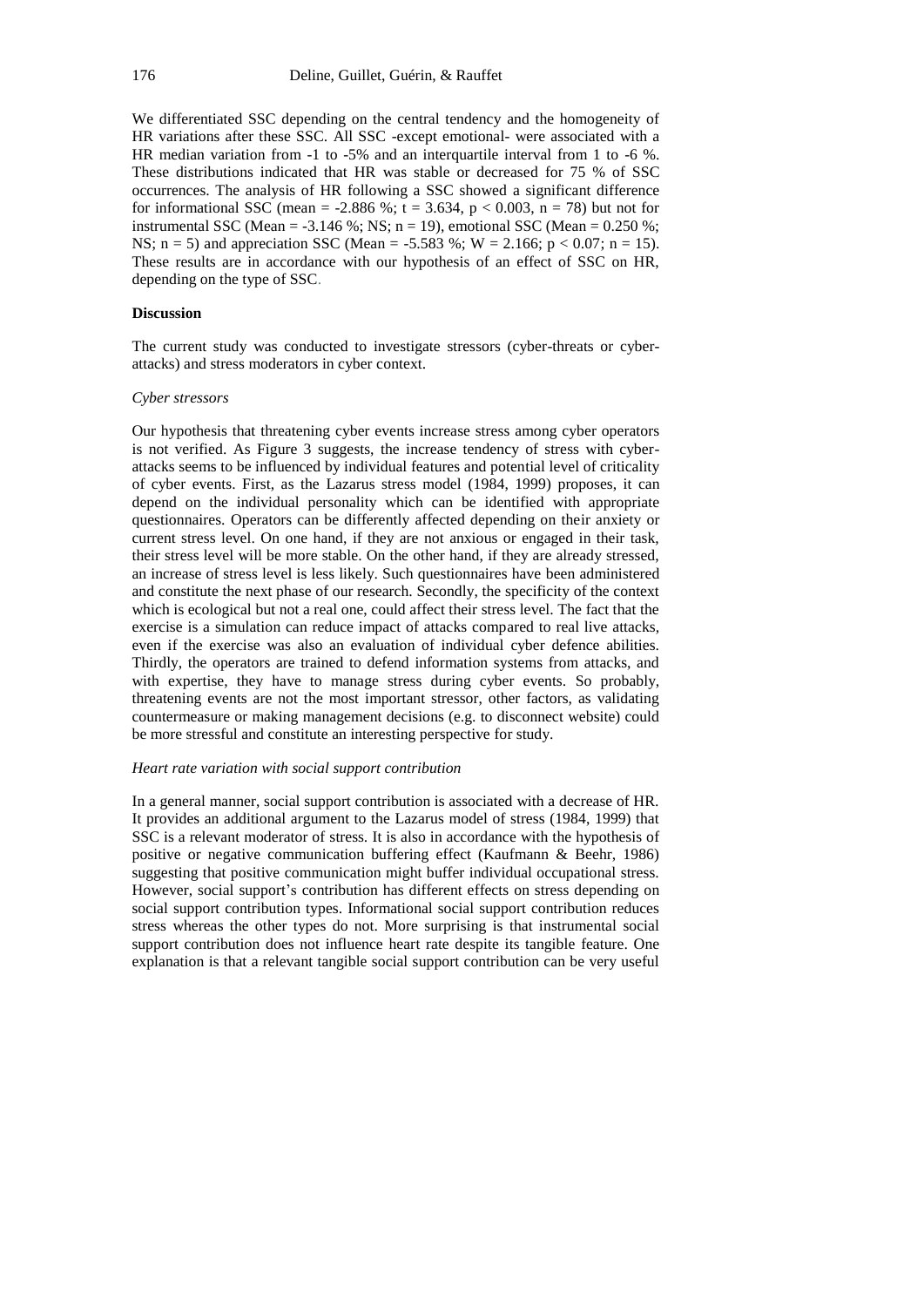for the operator's task, inducing new cognitive tasks and so potentially additional mental workload. It could be interesting to insert a combination of measures to control the impact of mental workload on heart rate. Moreover, appreciation social support contribution tendentially reduces heart rate which means that when an operator is stressed, discouraged or submerged, encouraging him could have a positive effect on stress. Under stressful conditions like a cyber-crisis context, encouraging or helping collaborators in need, could have an important effect on stress and so contribute to team cohesion. In a performance perspective, such a vector of team cohesion and stress could be an interesting way to optimize team functioning.

## **Conclusion**

The study shows that in a cyber-attack context, threatening events may not be sources of stress but the attack criticality could be. Moreover, the social support contribution -and more specifically informational contribution- seems to moderate the stress level. It would be interesting to continue the investigation on stressors and moderators in a cyber defence context with a combination of stress and mental workload tools, in order to dissociate their respective influence on heart rate.

## **Acknowledgments**

Thanks to the Cyber Centre of Excellence, the Brittany region and the University of South Brittany.

## **References**

- Champion, M.A., Rajivan, P., Cooke, N.J., & Jariwala, S. (2012, March). Teambased cyber defense analysis. *In Cognitive Methods in Situation Awareness and Decision Support (CogSIMA),* 2012 IEEE International Multi-Disciplinary Conference (pp. 218-221).
- Frese, M. (1999). Social Support as a Moderator of the Relationship Between Work stressors and Psychological Dysfunctioning: A Longitudinal Study With Objective Measures. *Journal of occupational health psychology, 4,* 179- 192*.*
- Granåsen, M. & Andersson D. (2015). Measuring team effectiveness in cyberdefense exercises: a cross-disciplinary case study. *Cognition, Technology & Work, 18*, 121-143.
- Gutzwiller, R.S., Fugate, S., Sawyer,B.D., Hancock. P.A. (2015). The Human Factors of Cyber Network Defense. Proceedings of the Human Factors and Ergonomics Society Annual Meeting, 59, 1, 322-326.
- Healey, J.A. & Picard, R.W. (2005). Detecting Stress During Real-World Driving Tasks Using Physiological Sensors. in IEEE Transactions on Intelligent Transportation Systems, vol 6, 2, 156-165.
- House, J.S. (1981). *Work and stress and social support*. Reading, Mass: Addison-Wesley.
- Kaufmann, G.M., & Beehr, T.A. (1986). Interactions between job stressors and social support: Some counterintuitive results. *Journal of Applied Psychology*, *71*, 522-526.